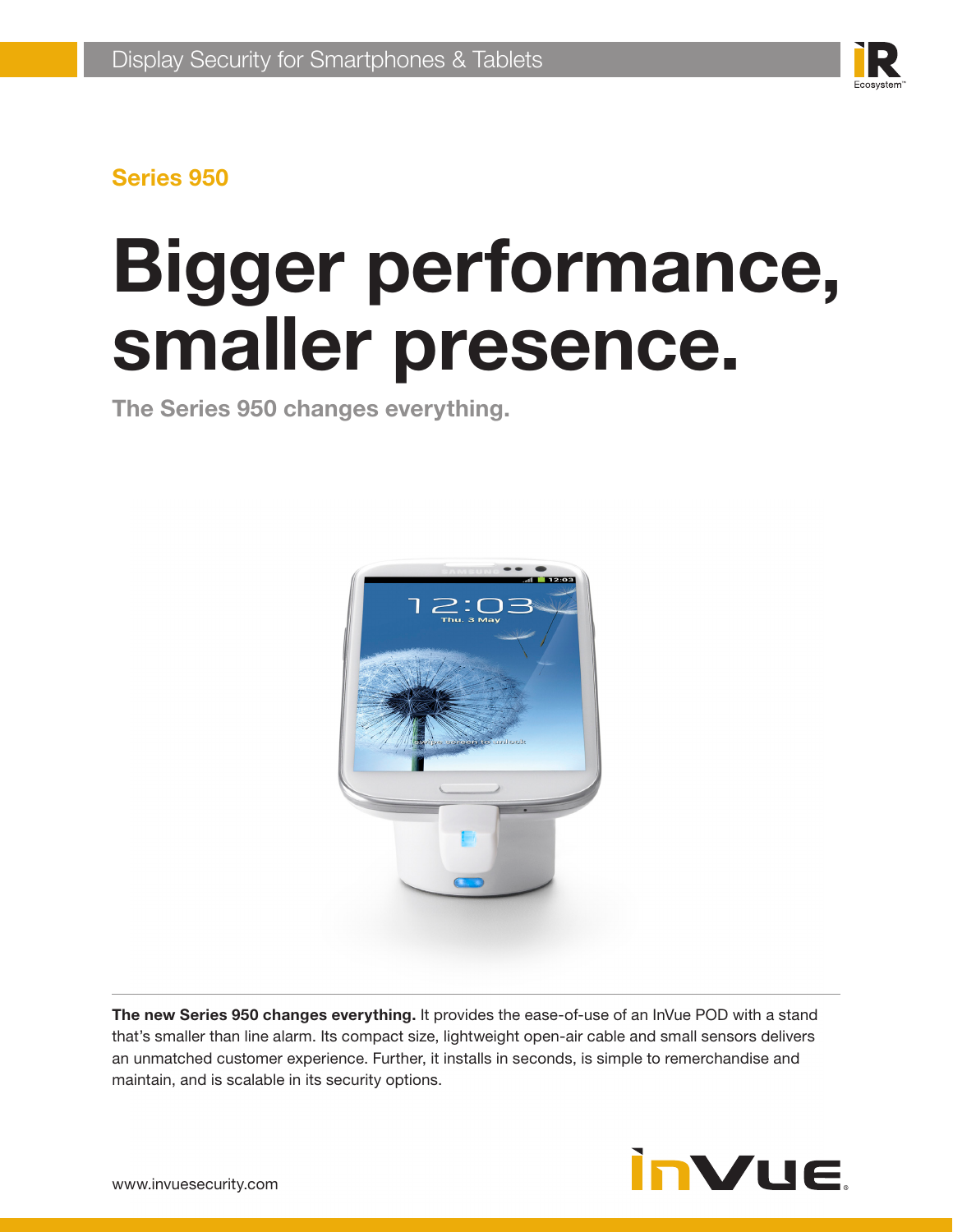

#### **Easiest to use. Installs in under 60 seconds.**

- 1 "Blue is Good" AP sensor LED clearly indicates armed status
- 2 Sensor cables are designed to allow easy daily merchandise removal
- **3** IR interface is easily accessible above the counter



#### **Features**

- › Backup battery with low battery indicator
- › Low audible alarm sounds if merchandise is removed, cables are cut or display stand is moved
- › Optional screw mounting kit and steel bracket arms allow for scalable security
- › 4-way perfect placement ensures merchandise is always displayed in the optimum viewing position

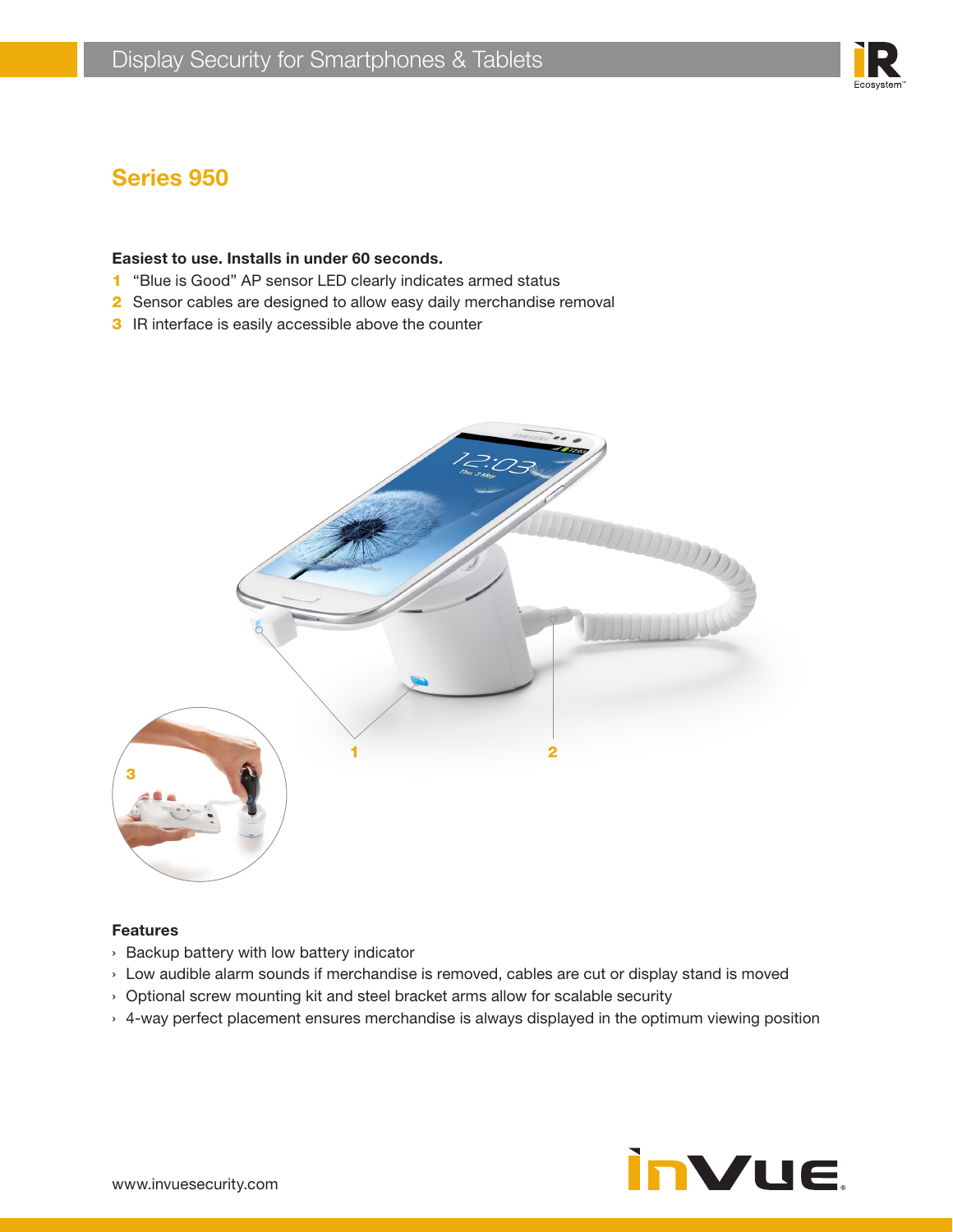#### **Scalable security to meet the needs of each store.**

*Level 1:* Friction fit AP Sensor alarms and powers, is it difficult to remove and helps eliminate false alarms *Level 2:* Add adjustable metal bracket arms for a higher level of security *Optional Mounting Kit:* Allows stand to be screwed to the counter





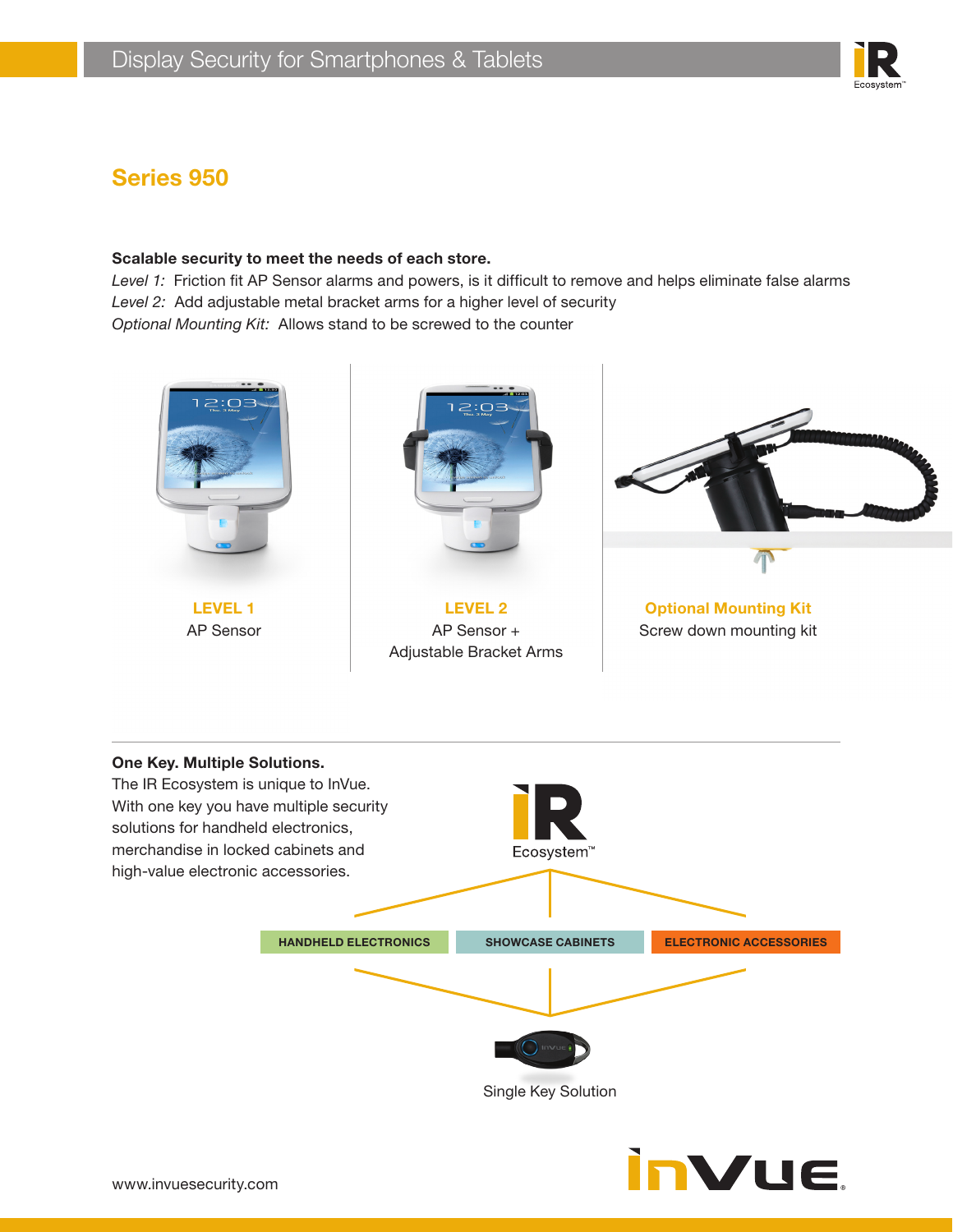

**Handheld Puck, Angled (EC95012-W):**





**Tablet Puck, Angled (EC95013-W):**



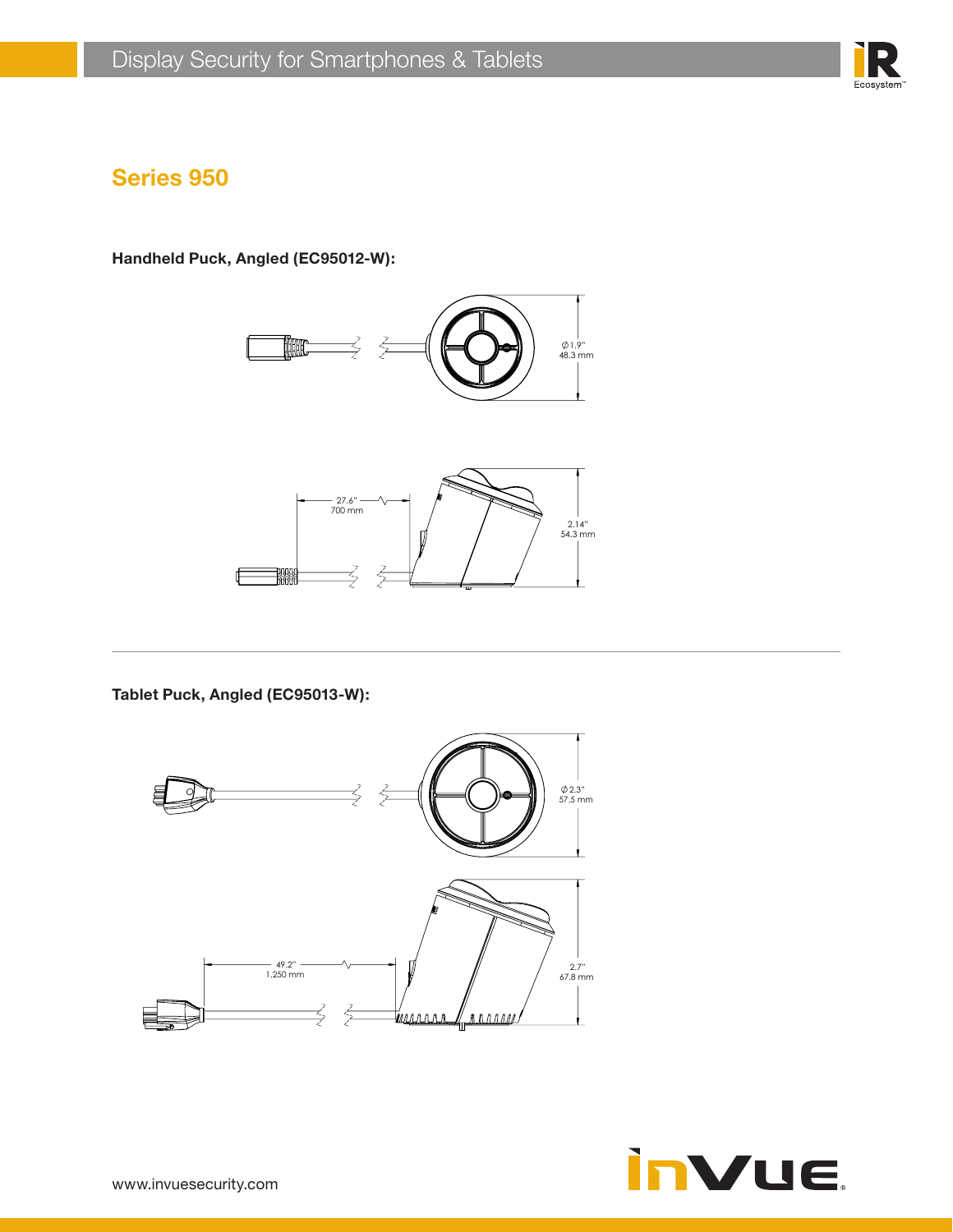

**Handheld Sensor (EC95223-W):**





**Tablet Sensor (EC95202-W):**

![](_page_4_Figure_7.jpeg)

![](_page_4_Picture_8.jpeg)